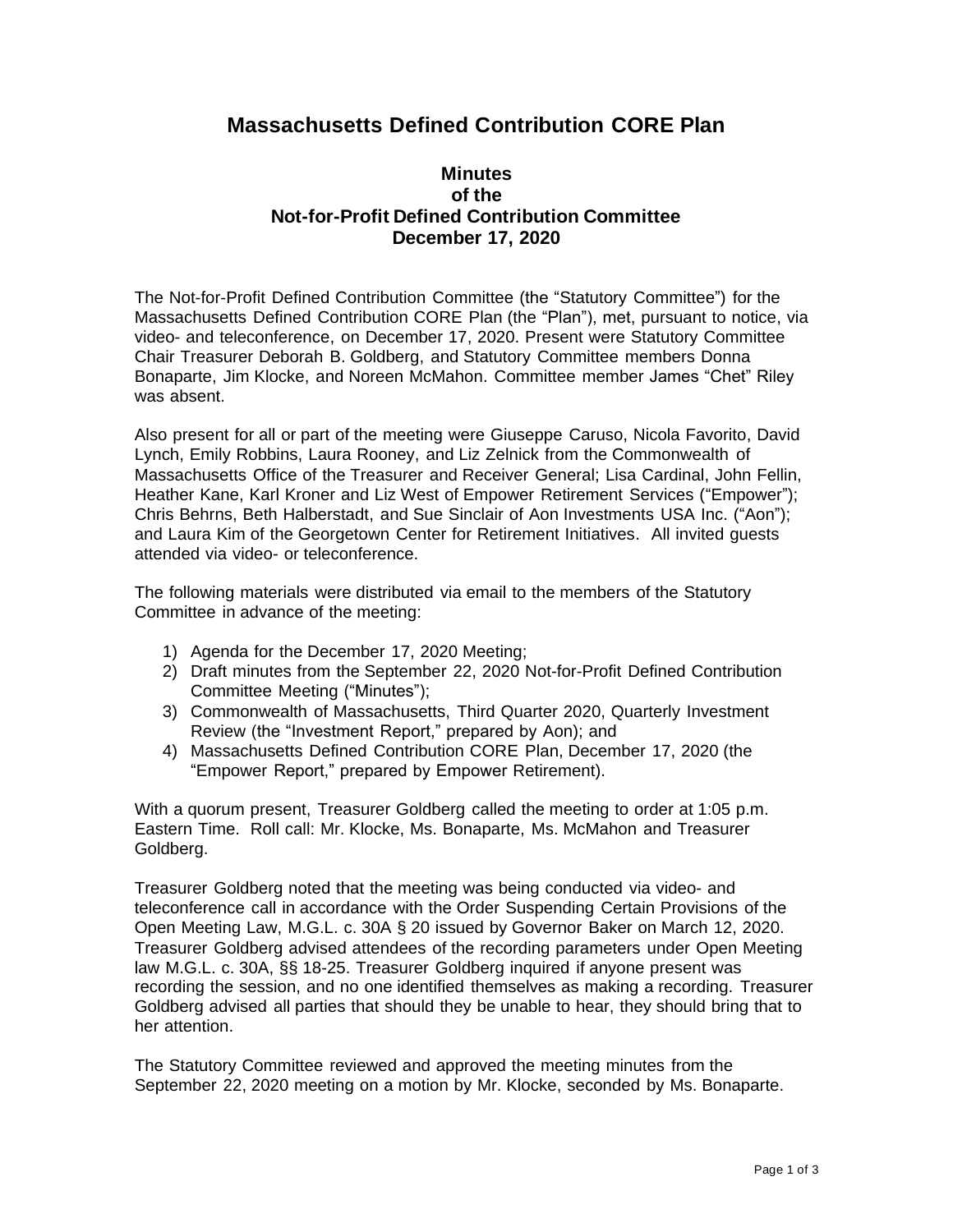The approval was then then confirmed via roll call: Mr. Klocke, Ms. Bonaparte, Ms. McMahon, and Treasurer Goldberg.

Mr. Behrns directed the Statutory Committee to the Investment Review report and presented the report's analysis. He reviewed the state of the overall economy, the domestic and international equity markets, the bond markets and other capital markets through September 30, 2020 and through the quarter-to-date. Mr. Behrns reported on the Plan's asset allocation and performance of investments held in the Plan as of September 30, 2020 and November 30, 2020 as compared to benchmarks, and other relevant aspects of the funds offered considering the Plan's Investment Policy Statement. He next reviewed the management fees for the investments in the Plan, noting that, with two exceptions, the fees for all investments are below the median of the applicable peer group.

Mr. Fellin from Empower advised the Committee of the following enhancements to the Plan's offering:

- **Effective January 1, 2021, a fee reduction of the annual compliance fee for not-for**profit adopting employers with the employee deferral only plan type;
- **Effective January 1, 2021, member organizations of the Massachusetts Nonprofit** Network who join the Plan will receive a discounted fee for implementation fee; Mr. Fellin noted that currently this opportunity is for one year; and
- Participants seeking guidance with account distributions now have access to the Retirement Solutions Group offered by Empower.

Mr. Fellin then directed the Statutory Committee to the Empower Report and provided a general overview of the Plan's activities during the third quarter of 2020. Mr. Kroner discussed the Plan's asset growth, breakdown of contributions to the Plan by employee and employer contribution types, and the number of benefit payment distributions for each type of distribution offered.

Ms. Kane, Ms. Cardinal, and Ms. West continued their review of the Empower report, highlighting the following:

- Participant behavior related to automatic enrollment:
- **•** Participant engagement through the voice response unit, web usage and managed accounts;
- **•** The number of new employers adopting the Plan through November 2020;
- **•** The reasons why employers chose to adopt or decline participating in the Plan;
- **•** The pipeline of potential employers interested in joining the Plan in 2021;
- Social media and email communication campaign activity for the third quarter of 2020; and
- Planned marketing and social media campaigns for early 2021.

The Committee requested that Empower identify the website pages where participants spent the most time and include that information at the next scheduled meeting.

The Statutory Committee, Mr. Lynch and Empower discussed the benefits of a multiple employer plan ("MEP") as compared to state sponsored auto-IRA programs, noting that MEPs allow for participants to save more for retirement due to higher annual contribution limits and offer plan sponsors the ability to offer matching or non-elective contributions. At the direction of the Committee, Empower agreed to develop education plans for current